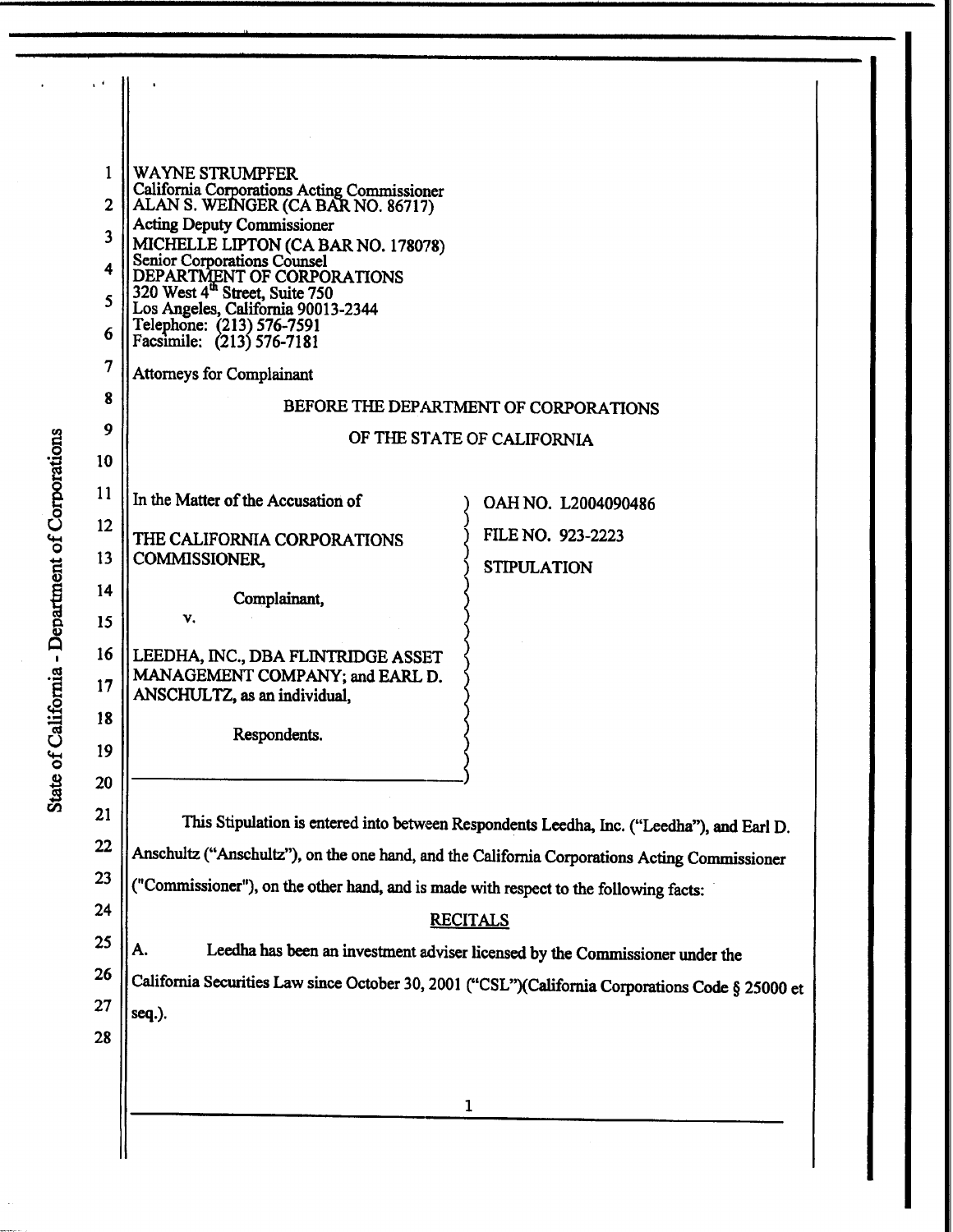1 2 3 B. At all relevant times, Anschultz was the owner and President of Leedha. Leedha is a California Corporation, formed in February 1990. Leedha is located at 2540 Huntington Drive, Suite 104, San Marino, California 91108.

4 *5*  6 7 8 9 10 11 12 13 14 15 C. On August 17, 2004, the Commissioner served Leedha and Anschultz ("Respondents") by certified mail: 1) a Notice of Intention to Issue an Order Revoking Leedha's Certificate as an Investment Adviser Pursuant to Corporations Code Section 25232 and Barring Earl D. Anschultz from any Position of Employment, Management or Control of any Investment Adviser, Broker-Dealer or Commodity Adviser Pursuant to Corporations Code Section 25232.1, with Claim for Ancillary Relief in the Form of Disgorgement and Costs, and Order Levying Administrative Penalties Pursuant to Corporations Code Section 25252; 2) Statement to Respondent; 3) Accusation to Revoke Investment Adviser Certificate of Leedha, Inc. (Corporations Code Section 25232); and Bar Earl D. Anschultz (Corporations Code Section 25232.1); with Claim For Ancillary Relief in the Form of Disgorgement and Attorney Fees (Corporations Code Section 25254); and 4) Statement In Support of Order to Levy Administrative Penalties (Corporations Code Section 25252); 5) Notices of Defense; and 6) Government Code Sections 11507.5, 11507.6 and 11507.7.

D. On or about August 23, 2004, Respondents received the above documents and filed Notices of Defense with the Commissioner on the above-referenced matter on or about August 26, 2004. A hearing is scheduled for June 29 through July 1, 2005.

19 20 21 22 23 24 25 26 27 28 E. On June 24, 2005, Respondents agreed to stipulate to the following: 1) an Order permanently barring Anschultz from employment, management and control of any investment adviser, which must be entered into the Investment Adviser Registration Depository ("IARD"), without admitting or denying any wrongdoing, effective the date Leedha sells its investment adviser client list, but by no later than October 1, 2005; 2) Leedha agrees to surrender its investment adviser license, effective by no later than October 1, 2005, without selling Leedha's business or investment adviser license; however, Leedha may sell its investment adviser client list but may not receive any future commissions or contingency fees as a result of the sale and any sale shall be a one-time-only payment for the client list (that can be paid in installments) and shall not be contingent on any future client's agreements to be serviced by the purchaser; 3) From the date the Stipulation is entered,

16

17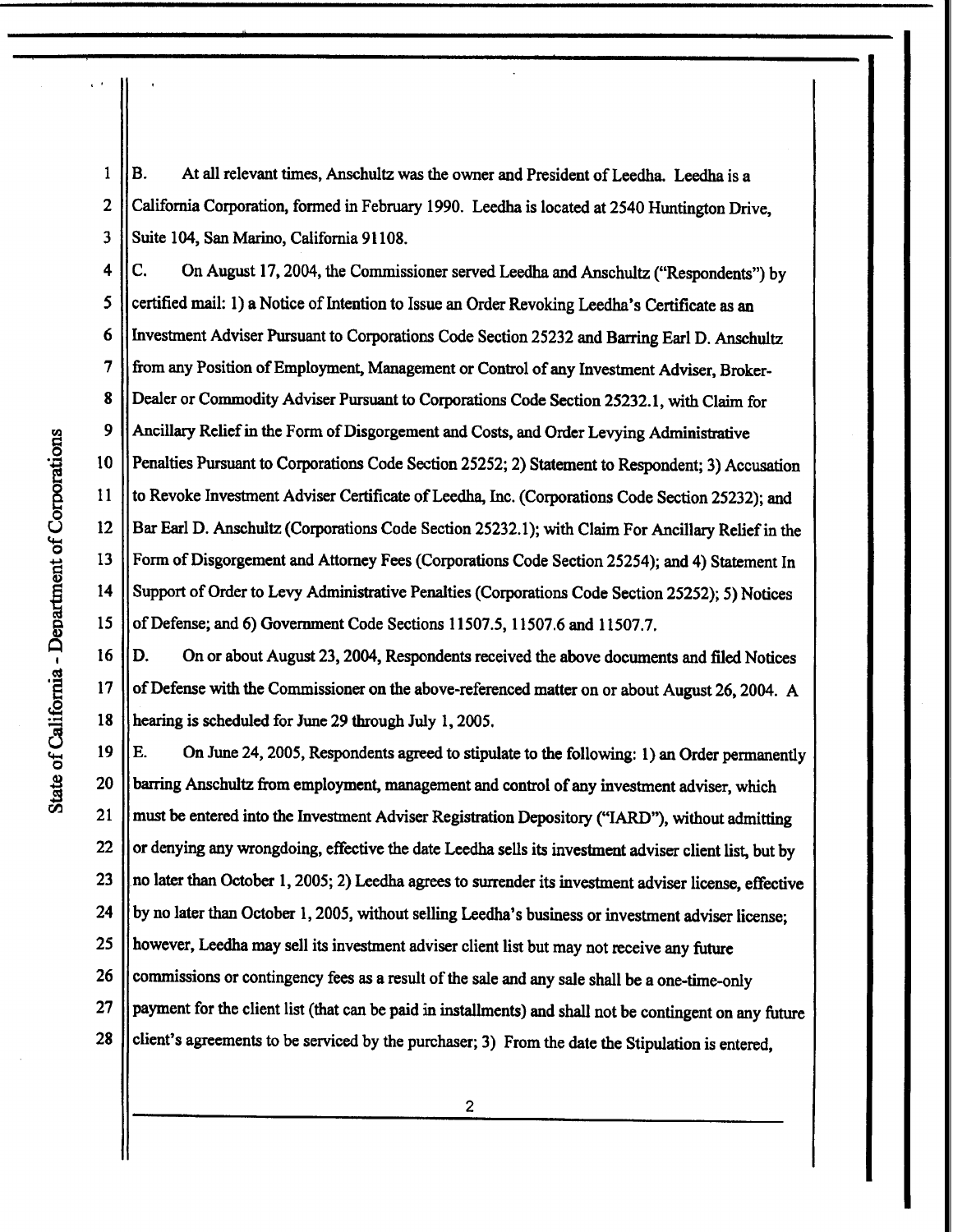4 *5*  6 7 8 9 10 11 12 13 14 15 16 17 18 19 **fl.I**  tions rporati<br>... of Co partm  $n$  ento ទី<br>ទ Q I ·e **(IS**   $\ddot{H}$ of Cal

20

state **r.ll**  1

2

3

Leedha and Anschultz may not take on any new clients and may not overcharge any existing clients; Ifthe Department determines that Leedha charged fees in excess of the fees stated in the clients current investment advisory agreement from the date the Stipulation is entered until October l, 2005, then Leedha agrees to pay a fine in the amount of \$5,000 for each client overcharged; 4) Leedha agrees to disgorge any over charged investment advisory fees, which is estimated to be approximately \$55,056.25 to its investment adviser clients and must provide proof that clients have been reimbursed by no later than December 31, 2005; however, this amount may be reduced if Leedha can prove in writing that clients have already recovered some or all of these overcharges; 5) Leedha agrees to contact its clients in writing within ten (10) days from the date of the Stipulation and must disclose this settlement, including the stipulated Order permanently barring Anschultz and must provide proof to the Department that it has done so; 6) The Department agrees to waive its administrative penalties and costs; and 7) Leedha agrees to cooperate with two field examinations to occur sometime within one year from the date the Stipulation is entered and Leedha must either provide adequate space for the examination where the books and records are maintained or bring all books and records to the Department for the exam.

It is the intention and desire of the parties to resolve this matter without the necessity of a hearing and/or other litigation.

NOW, THEREFORE, in consideration of the foregoing, and the terms and conditions set forth herein, the parties agree as follows:

## **TERMS AND CONDITIONS**

21 22 23 24 25 26 27 28 1. Respondents agree to 1) an Order permanently barring Anschultz from employment, management and control of any investment adviser, which must be entered into the Investment Adviser Registration Depository ("IARD''), without admitting or denying any wrongdoing, effective the date Leedha sells its investment adviser client list, but by no later than October 1, 2005; 2) Leedha agrees to surrender its investment adviser license, effective by no later than October 1, 2005, without selling Leedha's business or investment adviser license; however, Leedha may sell its investment adviser client list but may not receive any future commissions or contingency fees as a result of the sale and any sale shall be a one-time-only payment for the client list (that can be paid in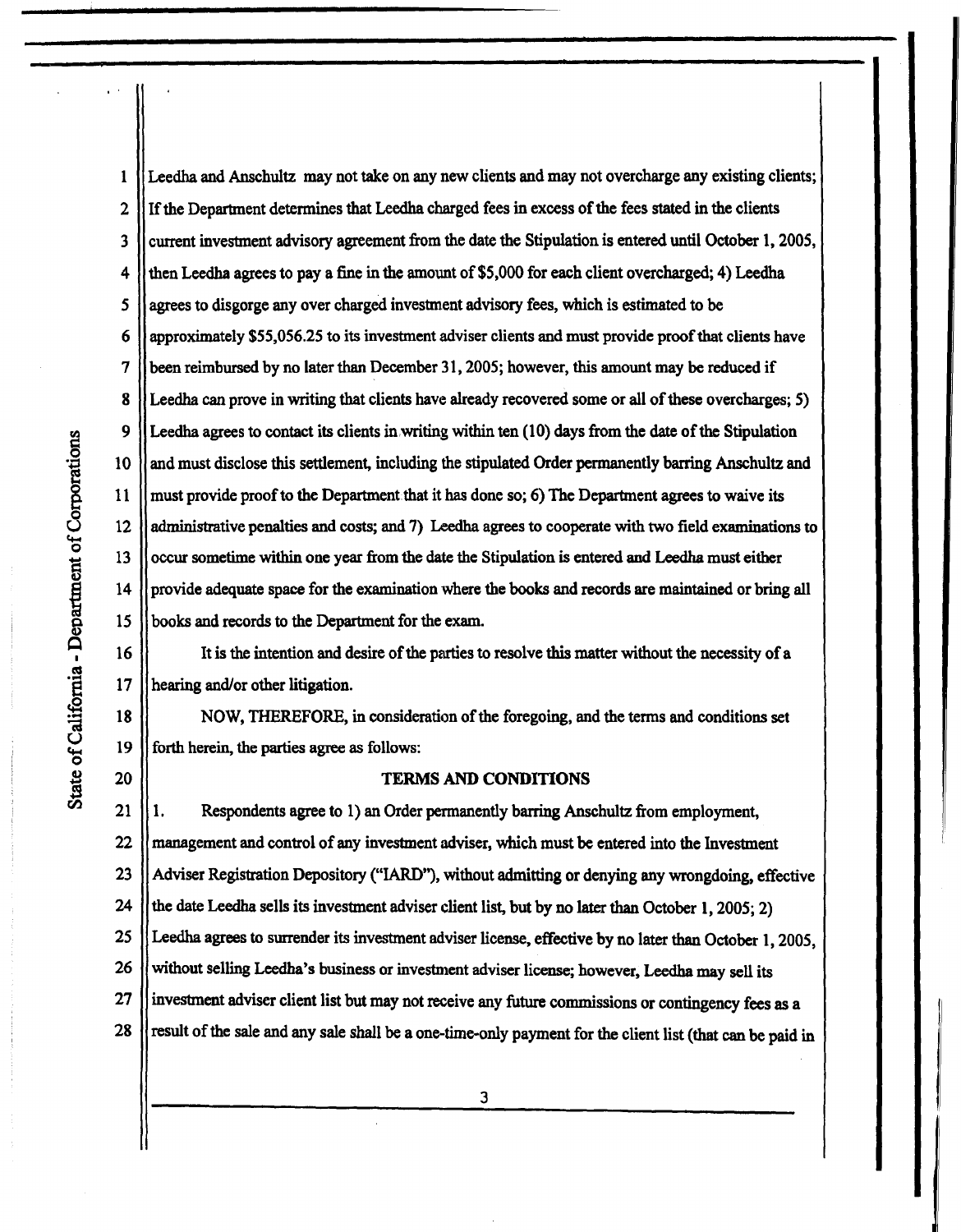3 4 *5*  6 7 8 9 10 11 12 13 14 15 16 17 18 19 20 tions odic<br>C of Co partme l:**Gl Dep**  $\mathbf{r}$ <u>مئا</u> State of Cal

21

1

2

installments) and shall not be contingent on any future client's agreements to be serviced by the purchaser; 3) From the date the Stipulation is entered, Leedha and Anschultz may not take on any new clients and may not overcharge any existing clients; If the Department determines that Leedha charged fees in excess of the fees stated in the clients current investment advisory agreement from the date the Stipulation is entered until October 1, 2005, then Leedha agrees to pay a fine in the amount of\$5,000 for each client overcharged; 4) Leedha agrees to disgorge any over charged investment advisory fees, which is estimated to be approximately \$55,056.25 to its investment adviser clients and must provide proof that clients have been reimbursed by no later than December 31, 2005; however, this amount may be reduced if Leedha can prove in writing that clients have already recovered some or all of these overcharges; 5) Leedha agrees to contact its clients in writing within ten (10) days from the date of the Stipulation and must disclose this settlement, including the stipulated Order permanently barring Anschultz and must provide proof to the Department that it has done so; 6) The Department agrees to waive its administrative penalties and costs; and 7) Leedha agrees to cooperate with two field examinations to occur sometime within one year from the date the Stipulation is entered and Leedha must either provide adequate space for the examination where the books and records are maintained or bring all books and records to the Department for the exam. If Leedha does not surrender its investment adviser license by October 1, 2005, then the Department can immediately revoke Leedha's investment adviser license and Respondents waive their rights to a hearing, and to any reconsideration, appeal, or other rights which may be afforded pursuant to the CSL, the California Administrative Procedure Act, the California Code of Civil Procedure, or any other provision of law in connection with this matter herein.

22 23 24 25 2. The Commissioner will issue an Order permanently barring Anschultz from employment, management and control of any investment adviser, effective the date Leedha surrenders its license, but by no later than October 1, 2005. A true and correct copy of the Stipulated Bar Order is attached and incorporated as **Exhibit A.** 

26 27 28 3. Anschultz stipulates to the bar order without admitting any of the allegations contained in the Accusation. If Anschultz, however, shall apply for any license currently under the Department's jurisdiction, the allegations contained in the Accusation will be deemed admitted. This includes any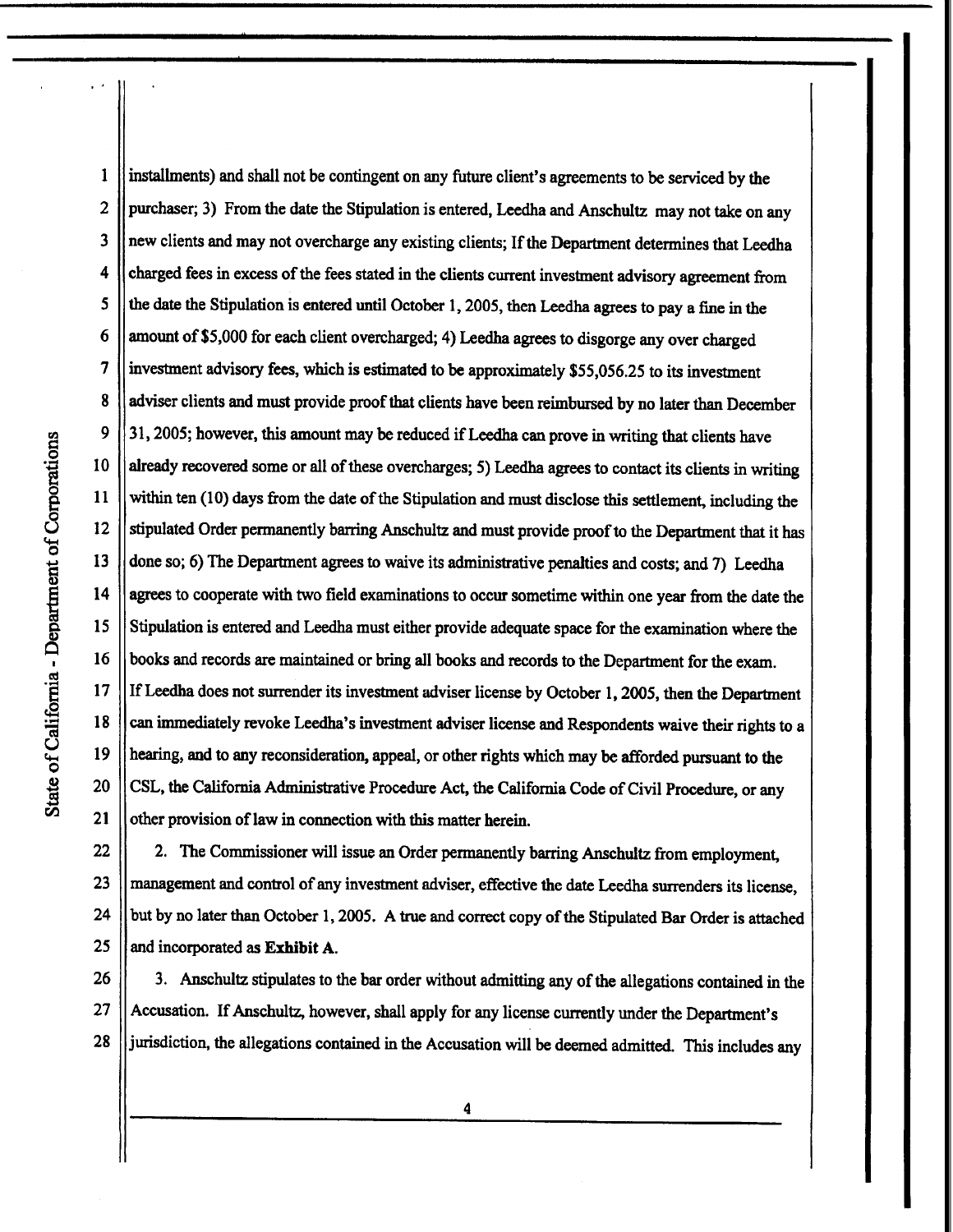*5*  I 2 3 4 6 7 application for the following licenses: 1) Escrow Agent license pursuant to Financial Code section 17000, et seq.; 2) Finance Lender license pursuant to Financial Code section 22000, et seq.; 3) Deferred Deposit Transaction license pursuant to Financial Code section 23000, et seq.; 4) California Residential Mortgage Lender/Servicer license pursuant to Financial Code section 50000, et seq.; 5) Check Seller, Bill Payer or Prorater license pursuant to Financial Code section 12000, et seq.; and 6) Any securities license, including as a broker-dealer, agent, investment adviser or investment adviser representative.

10 8 9 11 12 13 4. Respondents acknowledge their right to an administrative hearing under the Corporations Code in connection with the revocation and bar and waive their rights to a hearing, and to any reconsideration, appeal, or other rights which may be afforded pursuant to the CSL, the California Administrative Procedure Act, the California Code of Civil Procedure, or any other provision of law in connection with this matter herein. Furthermore, Respondents acknowledge that this Stipulation is a public document.

*5.* The parties hereby acknowledge and agree that this Stipulation is intended to constitute a full, final and complete resolution of this matter. The parties further acknowledge and agree that nothing contained in this Stipulation shall operate to limit the Commissioner's ability to assist any other agency, (county, state or federal) with any prosecution, administrative, civil or criminal, brought by any such agency against Respondents based upon any of the activities alleged in this matter or otherwise.

20 6. Each of the parties represents, warrants, and agrees that it has received independent advice from its attorney(s) and/or representatives with respect to the advisability of executing this Stipulation.

25 23 24 26 27 **28**  7. Each of the parties represents, warrants, and agrees that in executing this Stipulation it has relied solely on the statements set forth herein and the advice of its own counsel and/or representative. Each of the parties further represents, warrants, and agrees that in executing this Stipulation it has placed no reliance on any statement, representation, or promise of any other party, or any other person or entity not expressly set forth herein, or upon the failure of any party or any other person or entity to make any statement, representation or disclosure of anything whatsoever.

15

16

17

**18** 

19

21

22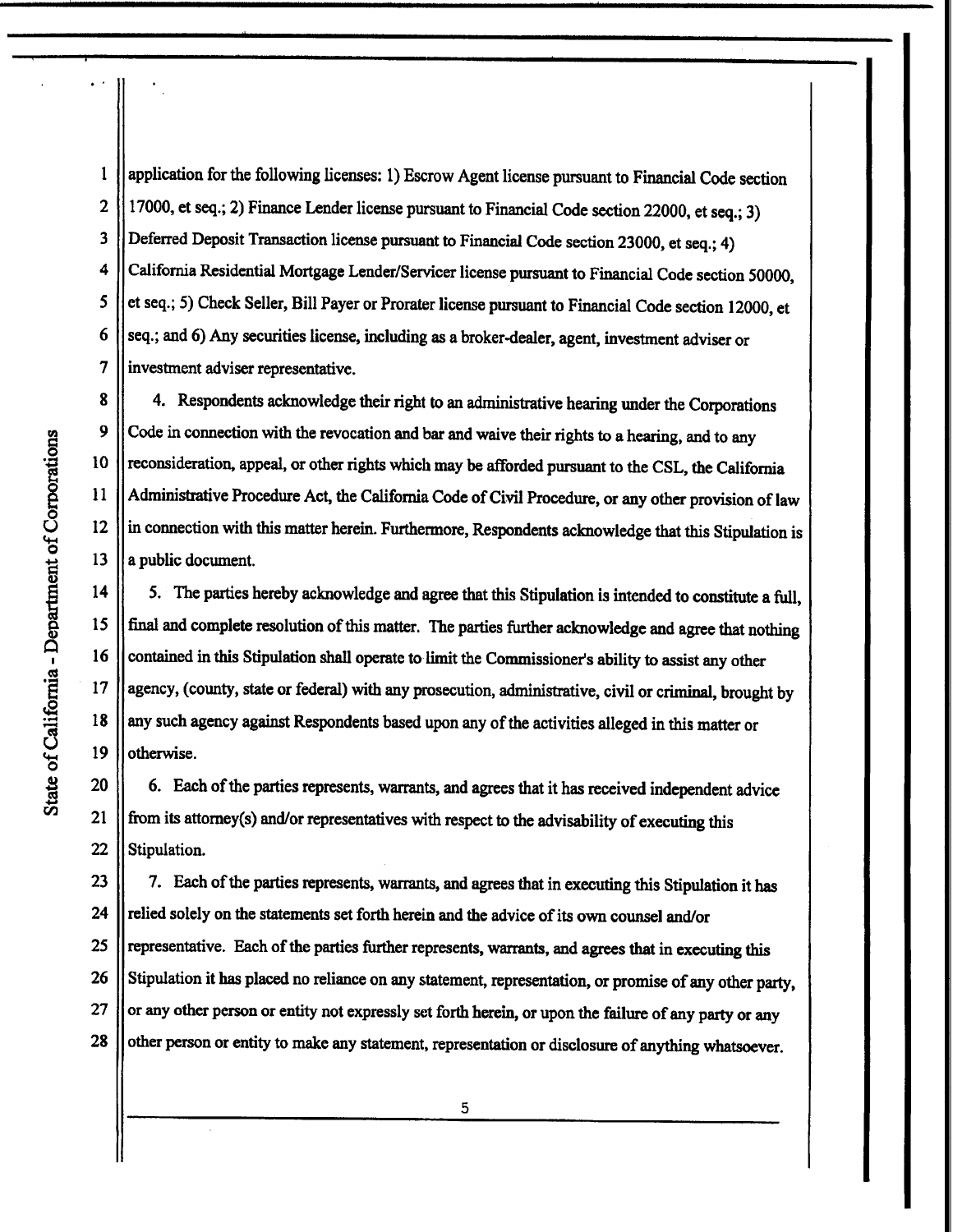I 2 3 The parties have included this clause: (1) to preclude any claim that any party was in any way fraudulently induced to execute this Stipulation; and (2) to preclude the introduction of parol evidence to vary, interpret, supplement, or contradict the terms of this Stipulation.

*5*  4 6 7 **8**  8. This Stipulation is the final written expression and the complete and exclusive statement of all the agreements, conditions, promises, representations, and covenants between the parties with respect to the subject matter hereof, and supercedes all prior or contemporaneous agreements, negotiations, representations, understandings, and discussions between and among the parties, their respective representatives, and any other person or entity, with respect to the subject matter covered hereby.

9. In that the parties have had the opportunity to draft, review and edit the language of this Stipulation, no presumption for or against any party arising out of drafting all or any part of this Stipulation will be applied in any action relating to, connected, to, or involving this Stipulation. Accordingly, the parties waive the benefit of California Civil Code section 1654 and any successor or amended statute, providing that in cases of uncertainty, language ofa contract should be interpreted most strongly against the party who caused the uncertainty to exist.

10. This Stipulation may be executed in one or more counterparts, each of which shall be an original but all of which, together, shall be deemed to constitute a single document.

11. Each signator hereto covenants that he/she possesses all necessary capacity and authority to sign and enter into this Stipulation.

Dated: <u>June 29, 2005</u>

Dated:  $\sqrt{u}$  29. 2005

20 25  $\frac{12}{3}$   $\frac{18}{2}$   $\frac{19}{21}$   $\frac{20}{21}$ **rl.l** 21 22 23 24 26

27

**28** 

10

<sup>~</sup>11

15

I 16

17

14

WAYNE STRUMPFER California Corporations Acting Commissioner

 $By$ JUDY L. HARTLEY Senior Corporations Counsel

 $By$ 

6

EARL D. ANSCHULTZ, as President, on behalf of Leedha, Inc.

 $\begin{array}{c} 26 & 9 \\ 10 & 10 \end{array}$  $\begin{bmatrix} 0 & 12 \\ 4 & 13 \end{bmatrix}$ partme t: *Q)*  epa<br>B  $\bar{\mathsf{Q}}$ ·e **«I**